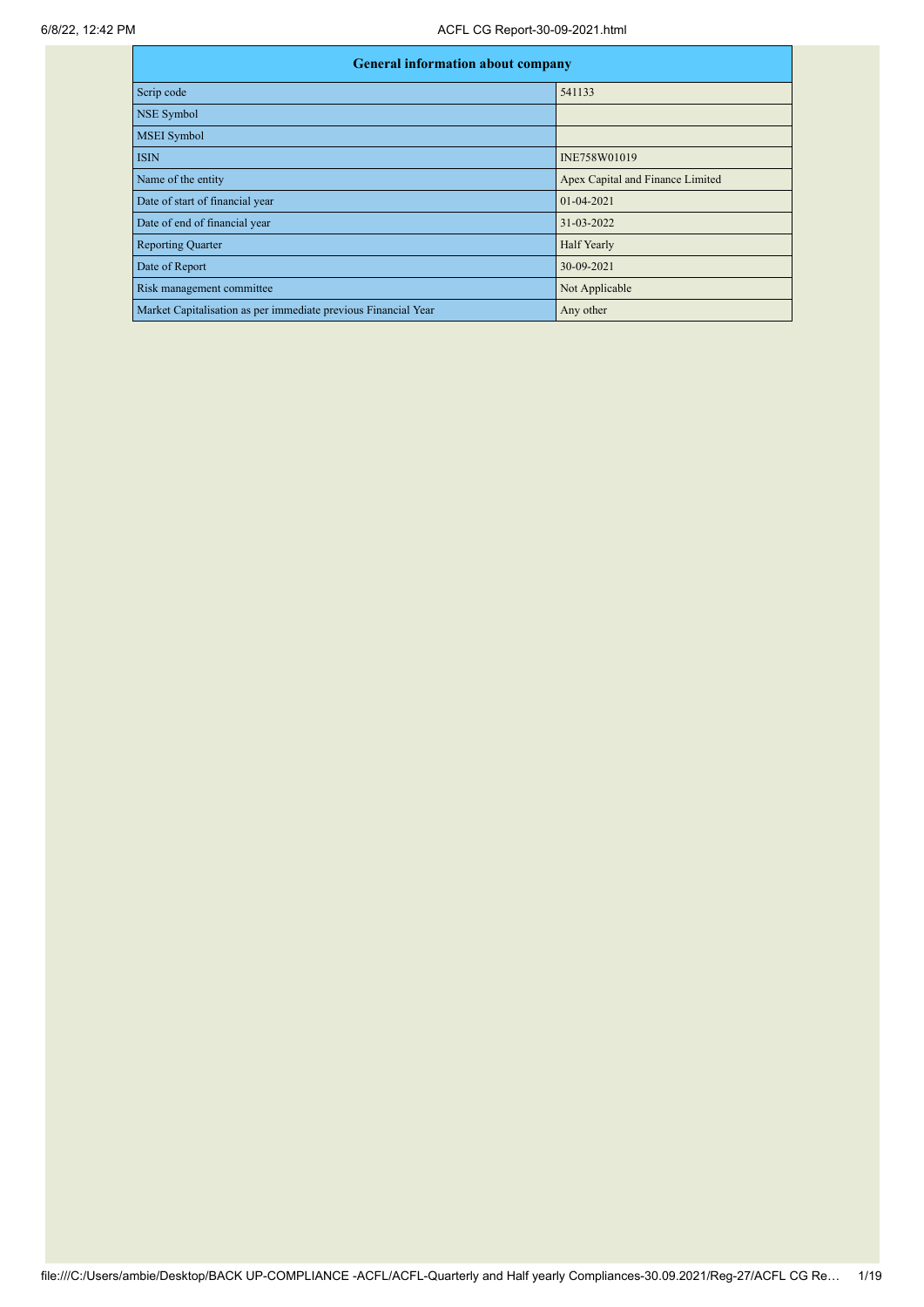## **Annexure I**

## **Annexure I to be submitted by listed entity on quarterly basis**

## **I. Composition of Board of Directors**

|            | Disclosure of notes on composition of board of directors explanatory |                                                       |                            |                                 |                            |                                                                                                      |                                             |                                          |                                                     |                      |                                            |                                                                                                                                                  |                                                                                                                                                                   |                                                                                                                                                                          |                                                                                                                                                                                                         |
|------------|----------------------------------------------------------------------|-------------------------------------------------------|----------------------------|---------------------------------|----------------------------|------------------------------------------------------------------------------------------------------|---------------------------------------------|------------------------------------------|-----------------------------------------------------|----------------------|--------------------------------------------|--------------------------------------------------------------------------------------------------------------------------------------------------|-------------------------------------------------------------------------------------------------------------------------------------------------------------------|--------------------------------------------------------------------------------------------------------------------------------------------------------------------------|---------------------------------------------------------------------------------------------------------------------------------------------------------------------------------------------------------|
|            |                                                                      |                                                       |                            |                                 |                            |                                                                                                      |                                             |                                          | Whether the listed entity has a Regular Chairperson |                      | Yes                                        |                                                                                                                                                  |                                                                                                                                                                   |                                                                                                                                                                          |                                                                                                                                                                                                         |
|            |                                                                      |                                                       |                            |                                 |                            |                                                                                                      |                                             |                                          | Whether Chairperson is related to MD or CEO         |                      | $\overline{\text{No}}$                     |                                                                                                                                                  |                                                                                                                                                                   |                                                                                                                                                                          |                                                                                                                                                                                                         |
| PAN        | <b>DIN</b>                                                           | Category 1<br>of directors                            | Category 2<br>of directors | Category<br>$3$ of<br>directors | Date<br>of<br><b>Birth</b> | Whether<br>special<br>resolution<br>passed?<br>[Refer Reg.<br>$17(1A)$ of<br>Listing<br>Regulations] | Date of<br>passing<br>special<br>resolution | <b>Initial Date</b><br>of<br>appointment | Date of Re-<br>appointment                          | Date of<br>cessation | Tenure<br>of<br>director<br>(in<br>months) | No of<br>Directorship<br>in listed<br>entities<br>including<br>this listed<br>entity (Refer<br>Regulation<br>$17A$ of<br>Listing<br>Regulations) | No of<br>Independent<br>Directorship<br>in listed<br>entities<br>including<br>this listed<br>entity (Refer<br>Regulation<br>$17A(1)$ of<br>Listing<br>Regulations | Number of<br>memberships<br>in Audit/<br>Stakeholder<br>Committee(s)<br>including this<br>listed entity<br>(Refer<br>Regulation<br>$26(1)$ of<br>Listing<br>Regulations) | No of post of<br>Chairperson<br>in Audit/<br>Stakeholder<br>Committee<br>held in listed<br>entities<br>including this<br>listed entity<br>(Refer<br>Regulation<br>$26(1)$ of<br>Listing<br>Regulations) |
| AASPS9513Q | 00029864                                                             | Non-<br>Executive -<br>Independent<br>Director        | Chairperson                |                                 | $20 -$<br>$05 -$<br>1958   | NA                                                                                                   |                                             | 01-09-2017                               | 26-09-2017                                          |                      | 60                                         | 3                                                                                                                                                | 3                                                                                                                                                                 | $\overline{4}$                                                                                                                                                           |                                                                                                                                                                                                         |
| AAYPS9409B | 00039567                                                             | Executive<br>Director                                 | Not<br>Applicable          | MD                              | $29 -$<br>$05 -$<br>1966   | NA                                                                                                   |                                             | 01-09-2016                               | 01-02-2017                                          |                      | 60                                         |                                                                                                                                                  | $\mathbf{0}$                                                                                                                                                      | $\overline{2}$                                                                                                                                                           | $\Omega$                                                                                                                                                                                                |
| ABLPC0800G | 02586702                                                             | Non-<br>Executive -<br>Non<br>Independent<br>Director | Not<br>Applicable          |                                 | $11-$<br>$03 -$<br>1979    | NA                                                                                                   |                                             | 25-08-2009                               | 26-09-2009                                          |                      |                                            |                                                                                                                                                  | $\mathbf{0}$                                                                                                                                                      |                                                                                                                                                                          |                                                                                                                                                                                                         |
| AXAPS8505K | 02767062                                                             | Non-<br>Executive -<br>Non<br>Independent<br>Director | Not<br>Applicable          |                                 | $30 -$<br>$11-$<br>1983    | NA                                                                                                   |                                             | 01-09-2017                               | 26-09-2017                                          |                      |                                            |                                                                                                                                                  | $\mathbf{0}$                                                                                                                                                      |                                                                                                                                                                          |                                                                                                                                                                                                         |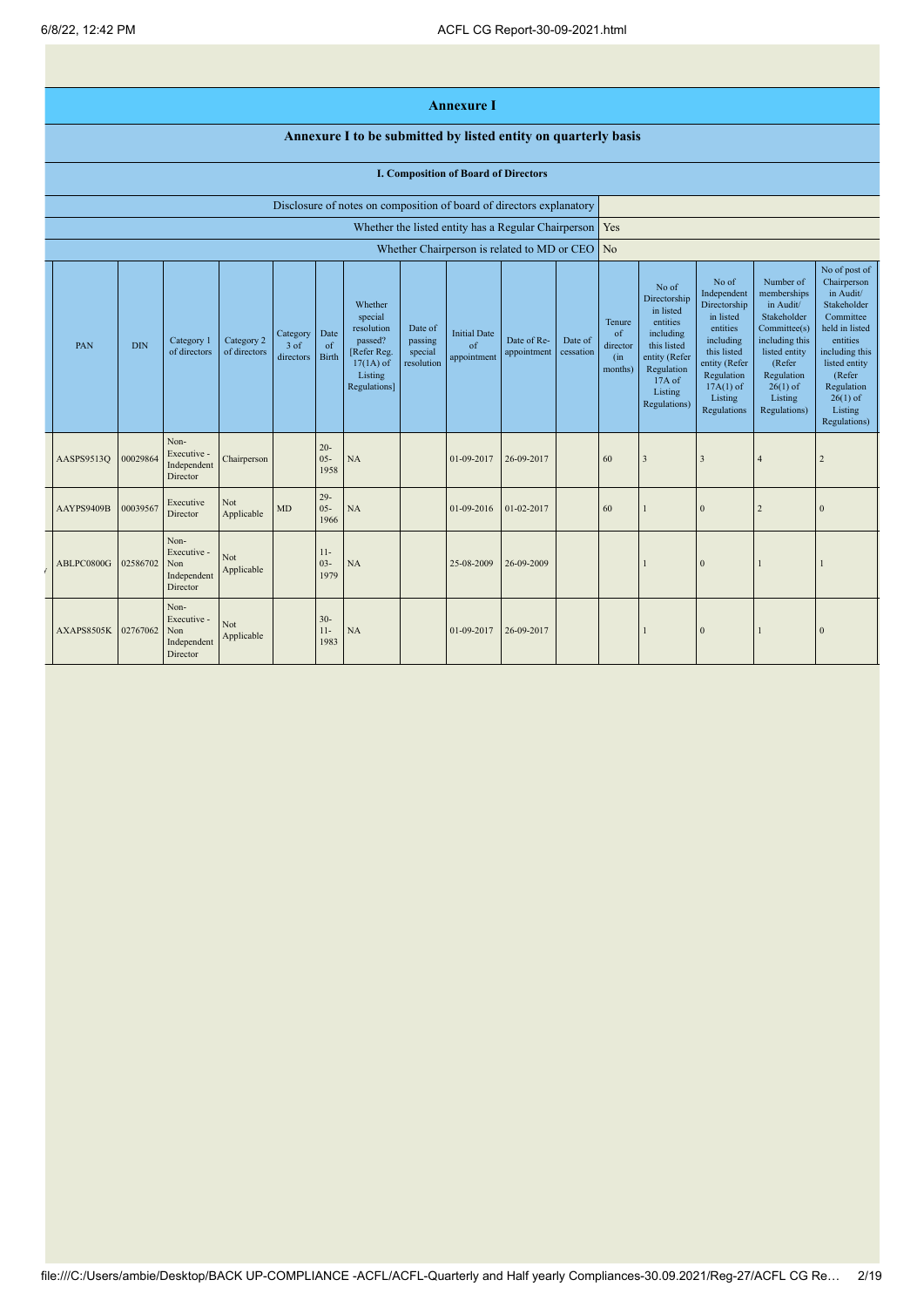|                |                      | <b>I. Composition of Board of Directors</b><br>Disclosure of notes on composition of board of directors explanatory |                     |            |                                                |                                          |                     |                            |                                                                                                      |                                             |                                          |                            |                      |                                             |                                                                                                                                                |                                                                                                                                                                      |                                                                        |
|----------------|----------------------|---------------------------------------------------------------------------------------------------------------------|---------------------|------------|------------------------------------------------|------------------------------------------|---------------------|----------------------------|------------------------------------------------------------------------------------------------------|---------------------------------------------|------------------------------------------|----------------------------|----------------------|---------------------------------------------|------------------------------------------------------------------------------------------------------------------------------------------------|----------------------------------------------------------------------------------------------------------------------------------------------------------------------|------------------------------------------------------------------------|
|                |                      |                                                                                                                     |                     |            |                                                |                                          |                     |                            |                                                                                                      |                                             |                                          |                            |                      |                                             |                                                                                                                                                |                                                                                                                                                                      |                                                                        |
|                |                      | Whether the listed entity has a Regular Chairperson                                                                 |                     |            |                                                |                                          |                     |                            |                                                                                                      |                                             |                                          |                            |                      |                                             |                                                                                                                                                |                                                                                                                                                                      |                                                                        |
| <b>Sr</b>      | Title<br>(Mr)<br>Ms) | Name of<br>the<br><b>Director</b>                                                                                   | PAN                 | <b>DIN</b> | Category 1<br>of directors                     | Category 2   Category<br>of<br>directors | $3$ of<br>directors | Date<br>of<br><b>Birth</b> | Whether<br>special<br>resolution<br>passed?<br>[Refer Reg.<br>$17(1A)$ of<br>Listing<br>Regulations] | Date of<br>passing<br>special<br>resolution | <b>Initial Date</b><br>of<br>appointment | Date of Re-<br>appointment | Date of<br>cessation | Tenure<br>of<br>director<br>(in)<br>months) | No of<br>Directorship<br>in listed<br>entities<br>including<br>this listed<br>entity (Refer<br>Regulation<br>17A of<br>Listing<br>Regulations) | No of<br>Independent<br>Directorship<br>in listed<br>entities<br>including<br>this listed<br>entity<br>(Refer<br>Regulation<br>$17A(1)$ of<br>Listing<br>Regulations | Nur<br>mem<br>in<br>Stak<br>Com<br>inclu<br>liste<br>Reg<br>26<br>Regu |
| 5 <sup>5</sup> | Mrs                  | Promila<br>Bhardwaj                                                                                                 | AADPB3674L 06428534 |            | Non-<br>Executive -<br>Independent<br>Director | Not<br>Applicable                        |                     | $25 -$<br>$12 -$<br>1954   | NA                                                                                                   |                                             | 01-09-2017                               | 26-09-2017                 |                      | 60                                          |                                                                                                                                                | $\overline{2}$                                                                                                                                                       | $\overline{2}$                                                         |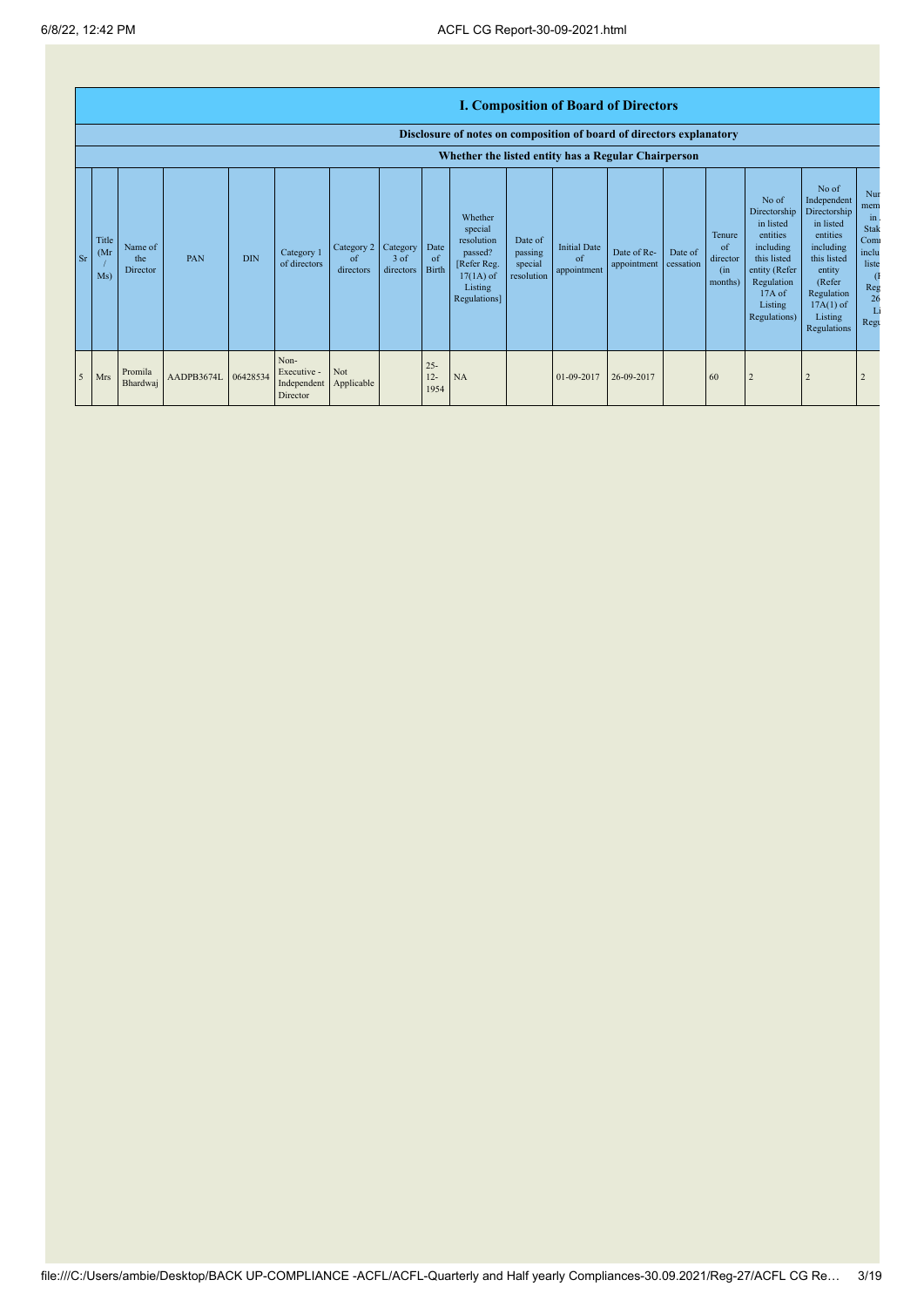|                | <b>Audit Committee Details</b> |                              |                                                       |                            |                        |                      |                |  |  |  |
|----------------|--------------------------------|------------------------------|-------------------------------------------------------|----------------------------|------------------------|----------------------|----------------|--|--|--|
|                |                                |                              | Whether the Audit Committee has a Regular Chairperson | Yes                        |                        |                      |                |  |  |  |
| $S_{r}$        | <b>DIN</b><br>Number           | Name of Committee<br>members | Category 1 of directors                               | Category 2 of<br>directors | Date of<br>Appointment | Date of<br>Cessation | <b>Remarks</b> |  |  |  |
| $\overline{1}$ | 00029864                       | Ramesh Shah                  | Non-Executive - Independent<br>Director               | Chairperson                | 01-09-2017             |                      |                |  |  |  |
| $\overline{2}$ | 00039567                       | Shekhar Singh                | <b>Executive Director</b>                             | Member                     | 01-09-2017             |                      |                |  |  |  |
| $\overline{3}$ | 06428534                       | Promila Bhardwaj             | Non-Executive - Independent<br>Director               | Member                     | 01-09-2017             |                      |                |  |  |  |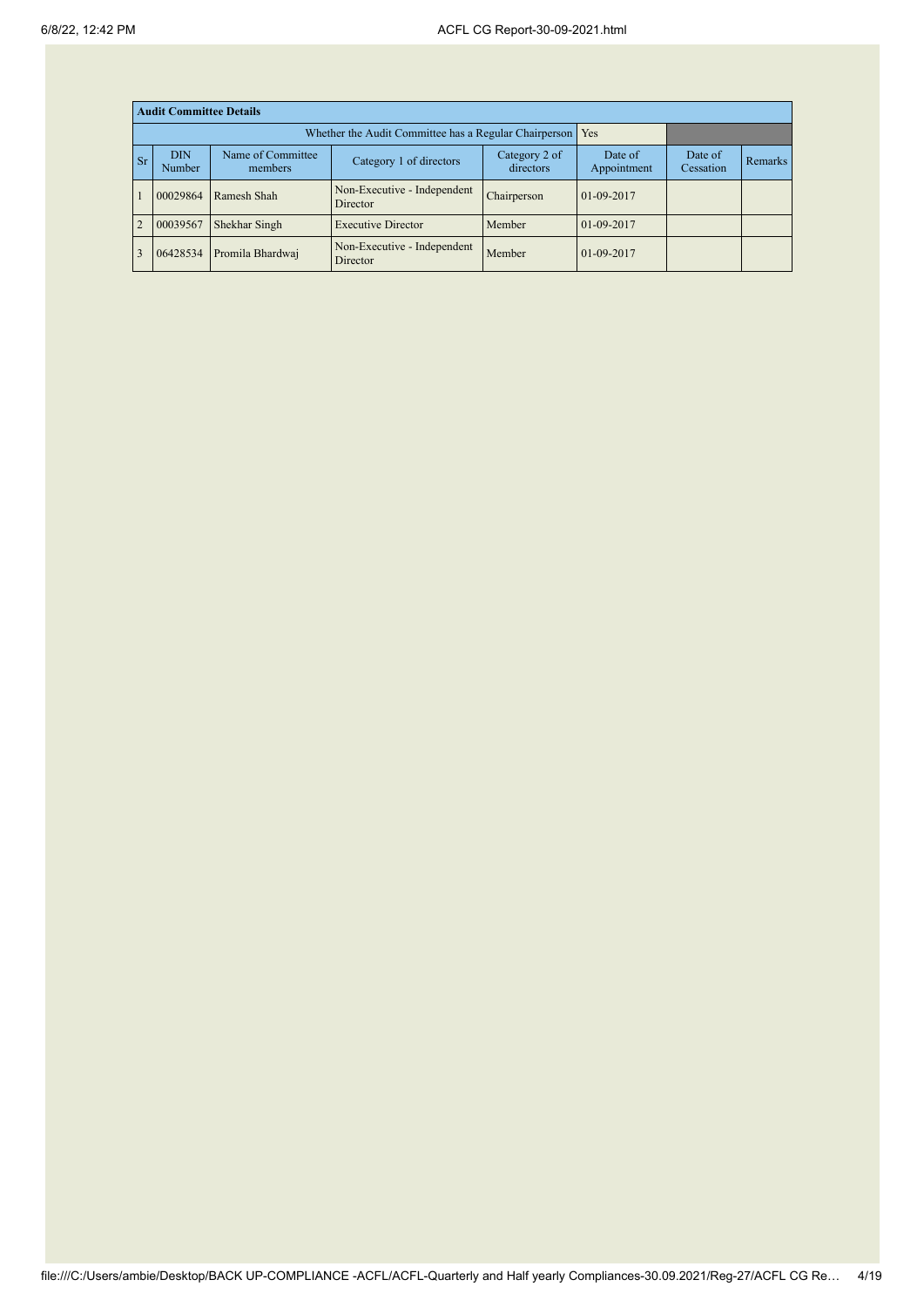|           | Nomination and remuneration committee |                                                                                   |                                                    |                            |                        |                      |                |  |  |  |  |
|-----------|---------------------------------------|-----------------------------------------------------------------------------------|----------------------------------------------------|----------------------------|------------------------|----------------------|----------------|--|--|--|--|
|           |                                       | Whether the Nomination and remuneration committee has a Regular Chairperson   Yes |                                                    |                            |                        |                      |                |  |  |  |  |
| <b>Sr</b> | <b>DIN</b><br>Number                  | Name of Committee<br>members                                                      | Category 1 of directors                            | Category 2 of<br>directors | Date of<br>Appointment | Date of<br>Cessation | <b>Remarks</b> |  |  |  |  |
|           | 00029864                              | Ramesh Shah                                                                       | Non-Executive - Independent<br>Director            | Chairperson                | $01-09-2017$           |                      |                |  |  |  |  |
|           | 02586702                              | Sumit Choudhary                                                                   | Non-Executive - Non<br><b>Independent Director</b> | Member                     | $01-09-2017$           |                      |                |  |  |  |  |
|           |                                       | 06428534 Promila Bhardwaj                                                         | Non-Executive - Independent<br>Director            | Member                     | $01-09-2017$           |                      |                |  |  |  |  |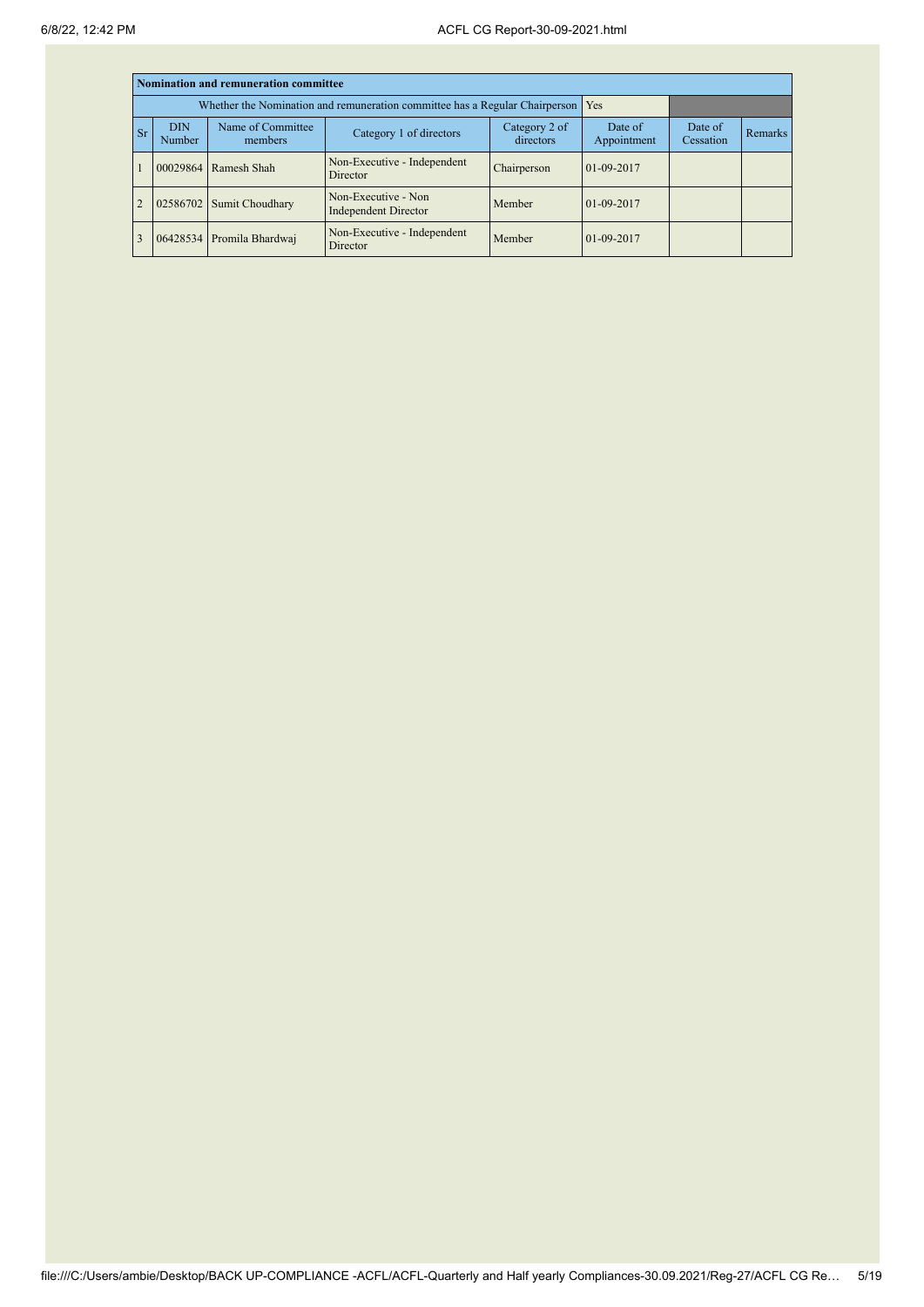|                | <b>Stakeholders Relationship Committee</b> |                                                                           |                                             |                            |                        |                      |                |  |  |  |
|----------------|--------------------------------------------|---------------------------------------------------------------------------|---------------------------------------------|----------------------------|------------------------|----------------------|----------------|--|--|--|
|                |                                            | Whether the Stakeholders Relationship Committee has a Regular Chairperson | Yes                                         |                            |                        |                      |                |  |  |  |
| <b>Sr</b>      | <b>DIN</b><br>Number                       | Name of Committee<br>members                                              | Category 1 of directors                     | Category 2 of<br>directors | Date of<br>Appointment | Date of<br>Cessation | <b>Remarks</b> |  |  |  |
|                |                                            | 02586702 Sumit Choudhary                                                  | Non-Executive - Non<br>Independent Director | Chairperson                | 01-09-2017             |                      |                |  |  |  |
| $\overline{2}$ | 00039567                                   | Shekhar Singh                                                             | <b>Executive Director</b>                   | Member                     | 01-09-2017             |                      |                |  |  |  |
|                | 02767062                                   | Sandeep Kumar                                                             | Non-Executive - Non<br>Independent Director | Member                     | 01-09-2017             |                      |                |  |  |  |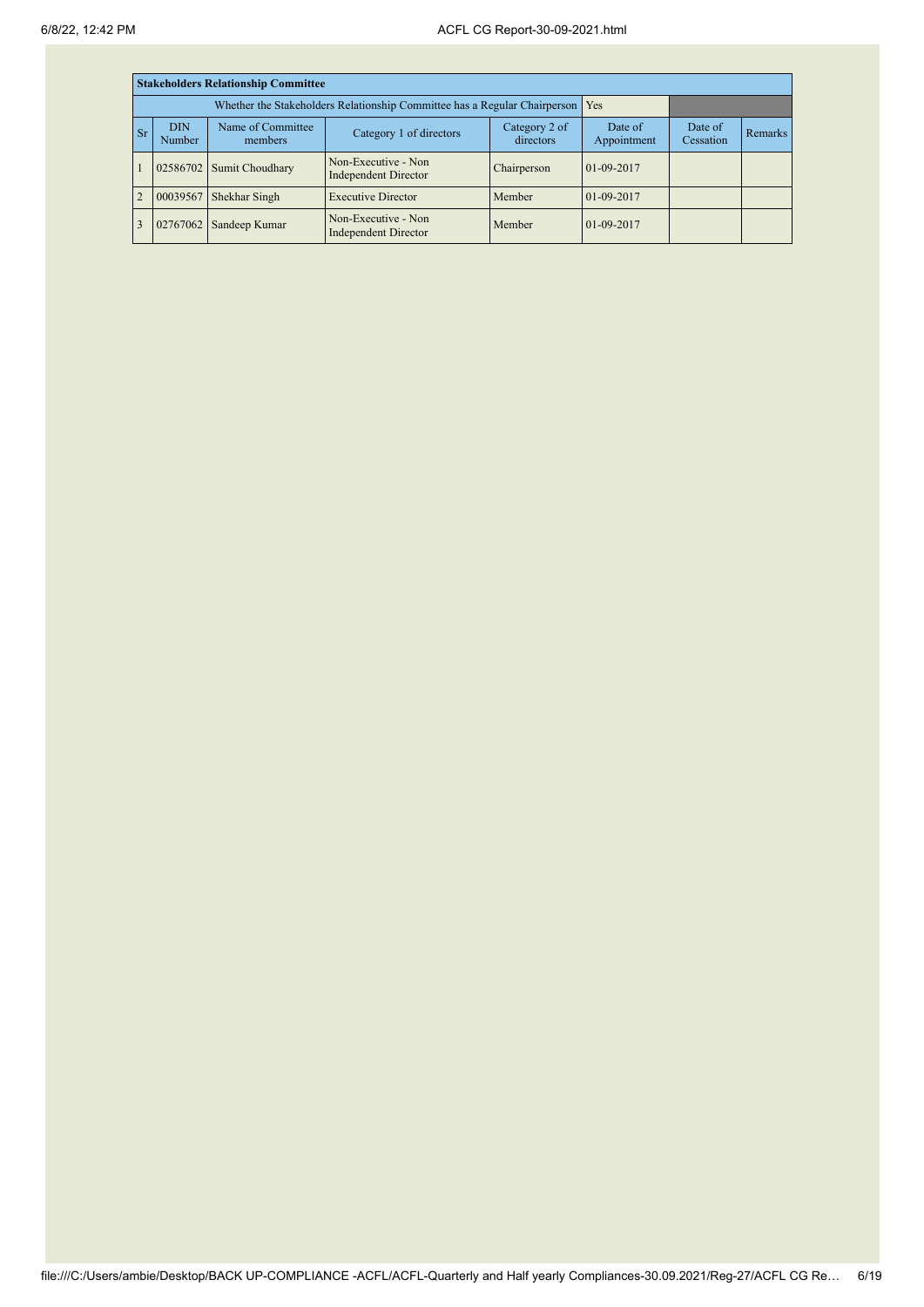|                | <b>Risk Management Committee</b> |                                                                 |                            |                            |                        |                      |         |  |  |
|----------------|----------------------------------|-----------------------------------------------------------------|----------------------------|----------------------------|------------------------|----------------------|---------|--|--|
|                |                                  | Whether the Risk Management Committee has a Regular Chairperson |                            |                            |                        |                      |         |  |  |
| $\mathbf{S}$ r | DIN<br>Number                    | Name of Committee<br>members                                    | Category 1 of<br>directors | Category 2 of<br>directors | Date of<br>Appointment | Date of<br>Cessation | Remarks |  |  |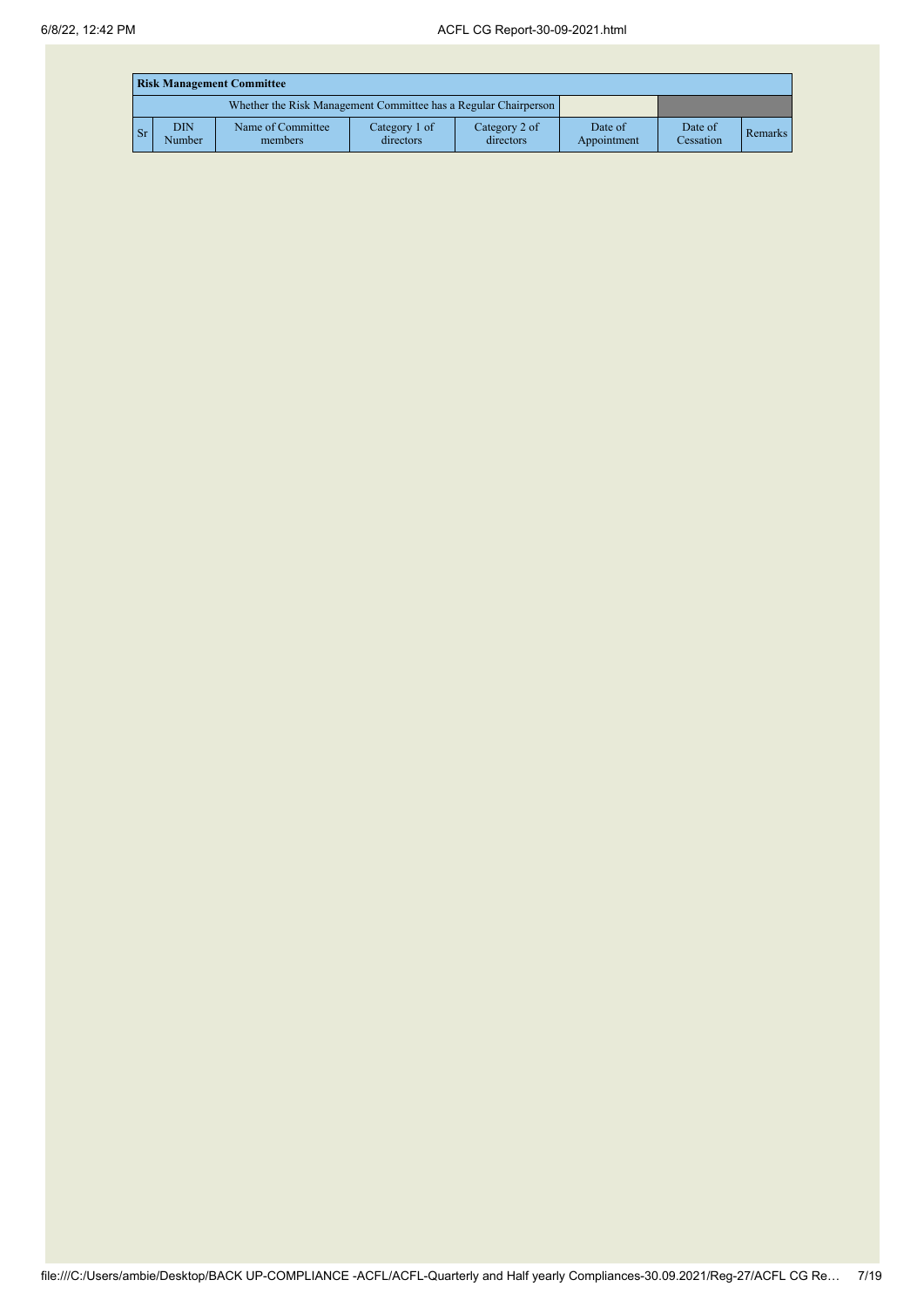|       | <b>Corporate Social Responsibility Committee</b>                                |                              |                            |                            |                        |                      |         |  |  |
|-------|---------------------------------------------------------------------------------|------------------------------|----------------------------|----------------------------|------------------------|----------------------|---------|--|--|
|       | Whether the Corporate Social Responsibility Committee has a Regular Chairperson |                              |                            |                            |                        |                      |         |  |  |
| $S_r$ | <b>DIN</b><br>Number                                                            | Name of Committee<br>members | Category 1 of<br>directors | Category 2 of<br>directors | Date of<br>Appointment | Date of<br>Cessation | Remarks |  |  |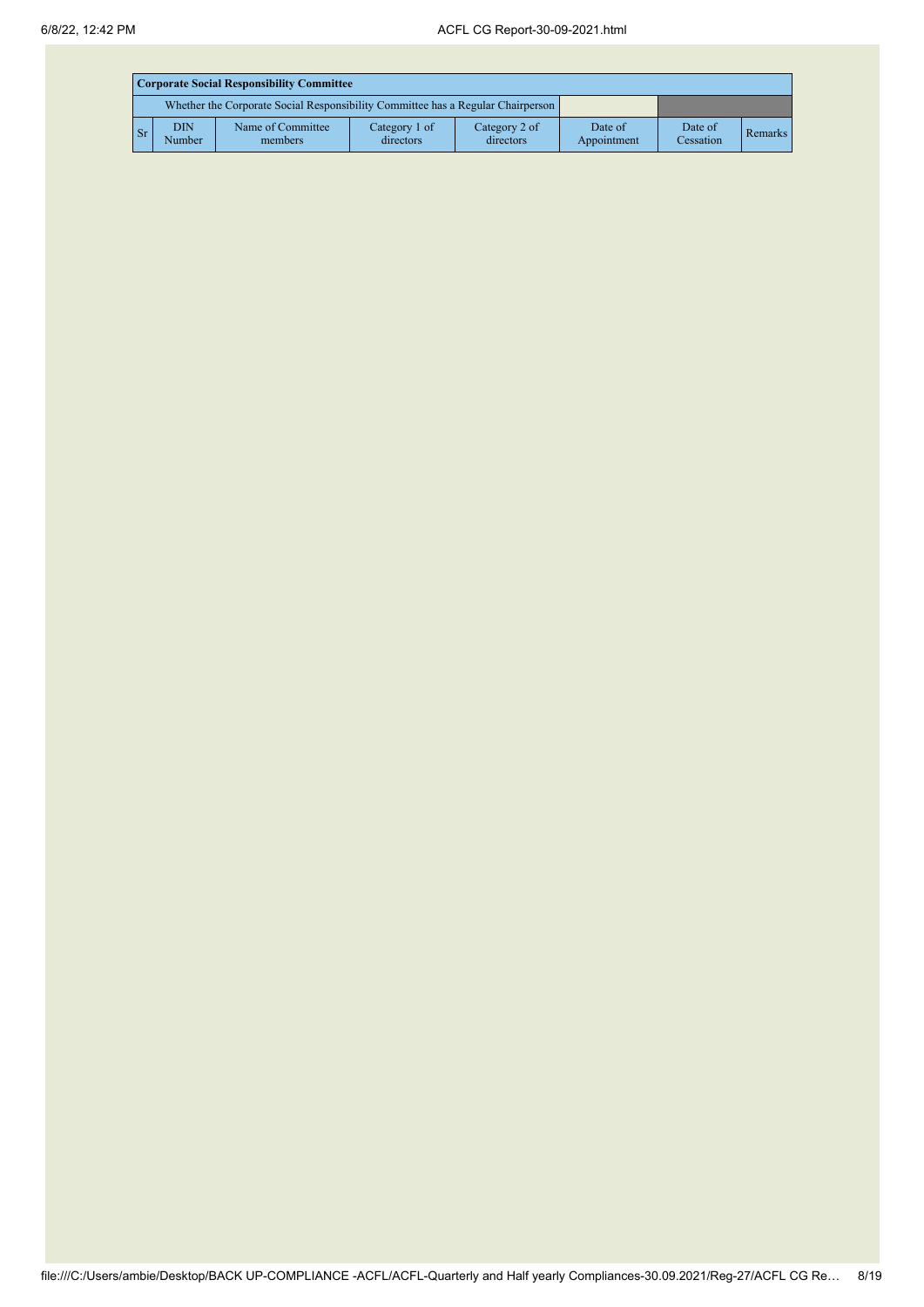|                | <b>Other Committee</b> |                              |                                    |                                             |                            |                |
|----------------|------------------------|------------------------------|------------------------------------|---------------------------------------------|----------------------------|----------------|
| <b>Sr</b>      | <b>DIN</b><br>Number   | Name of Committee<br>members | Name of other committee            | Category 1 of directors                     | Category 2 of<br>directors | <b>Remarks</b> |
|                | 00039567               | Shekhar Singh                | Finance and Executive<br>Committee | <b>Executive Director</b>                   | Chairperson                |                |
|                | 02586702               | Sumit Choudhary              | Finance and Executive<br>Committee | Non-Executive - Non Independent<br>Director | Member                     |                |
| 3              | 02767062               | Sandeep Kumar                | Finance and Executive<br>Committee | Non-Executive - Non Independent<br>Director | Member                     |                |
| $\overline{4}$ | 00029864               | Ramesh Shah                  | Securities Committee               | Non-Executive - Independent<br>Director     | Chairperson                |                |
| $\overline{5}$ | 00039567               | Shekhar Singh                | Securities Committee               | <b>Executive Director</b>                   | Member                     |                |
| 6              | 02586702               | Sumit Choudhary              | Securities Committee               | Non-Executive - Non Independent<br>Director | Member                     |                |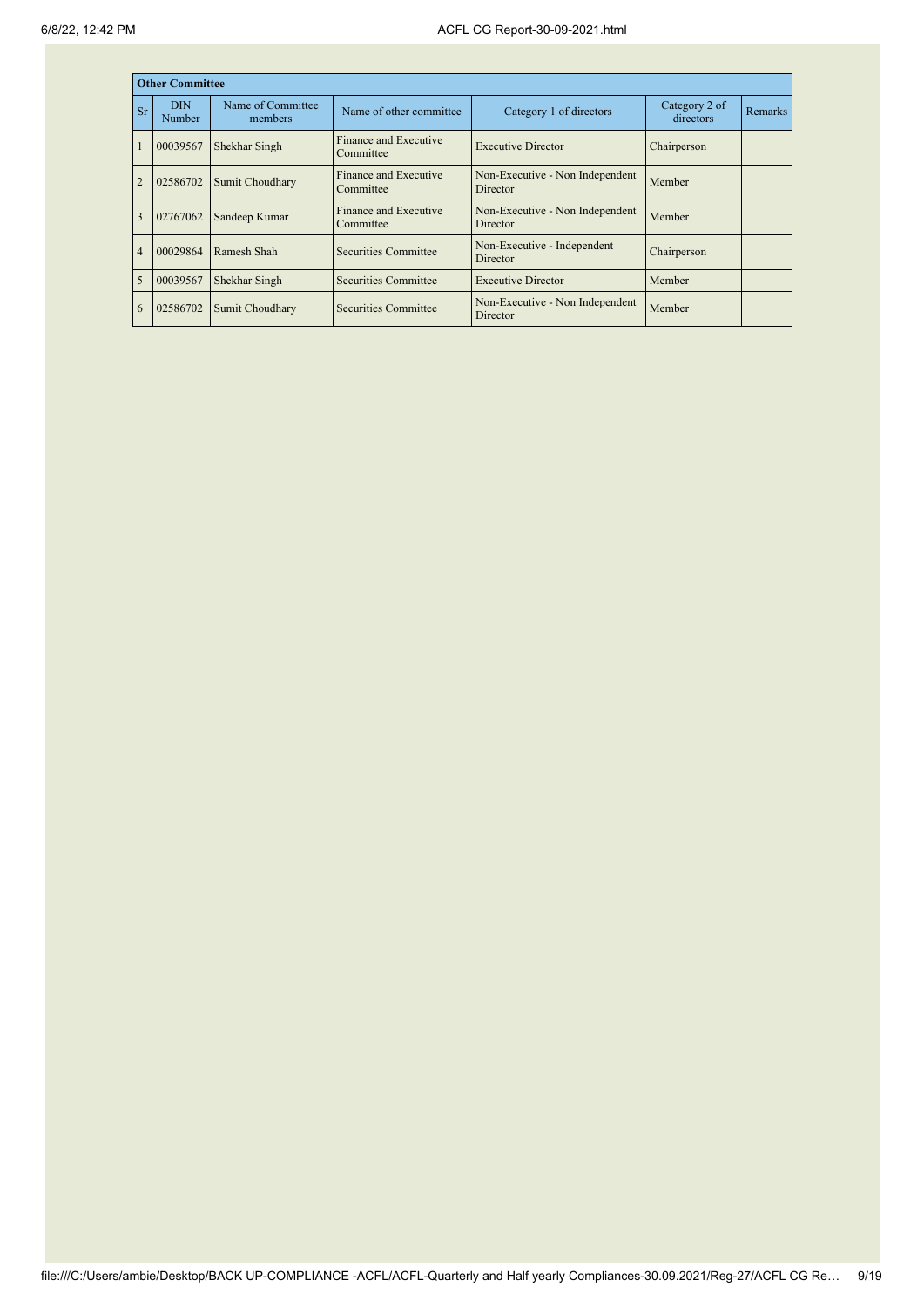|           | <b>Annexure 1</b>                                                   |                                                             |                                                                      |                                       |                                                     |                                                                      |                                                                        |  |  |
|-----------|---------------------------------------------------------------------|-------------------------------------------------------------|----------------------------------------------------------------------|---------------------------------------|-----------------------------------------------------|----------------------------------------------------------------------|------------------------------------------------------------------------|--|--|
|           | <b>Annexure 1</b>                                                   |                                                             |                                                                      |                                       |                                                     |                                                                      |                                                                        |  |  |
|           | <b>III. Meeting of Board of Directors</b>                           |                                                             |                                                                      |                                       |                                                     |                                                                      |                                                                        |  |  |
|           | Disclosure of notes on meeting of board<br>of directors explanatory |                                                             |                                                                      |                                       |                                                     |                                                                      |                                                                        |  |  |
| <b>Sr</b> | Date(s) of<br>meeting (if any)<br>in the previous<br>quarter        | Date(s) of<br>meeting (if any)<br>in the current<br>quarter | Maximum gap<br>between any two<br>consecutive (in<br>number of days) | Notes for<br>not<br>providing<br>Date | Whether<br>requirement of<br>Quorum met<br>(Yes/No) | Number of Directors<br>present* (other than<br>Independent Director) | No. of<br>Independent<br><b>Directors</b><br>attending the<br>meeting* |  |  |
|           | 30-06-2021                                                          |                                                             |                                                                      |                                       | <b>Yes</b>                                          |                                                                      |                                                                        |  |  |
| 2         |                                                                     | 14-08-2021                                                  | 44                                                                   |                                       | Yes                                                 |                                                                      |                                                                        |  |  |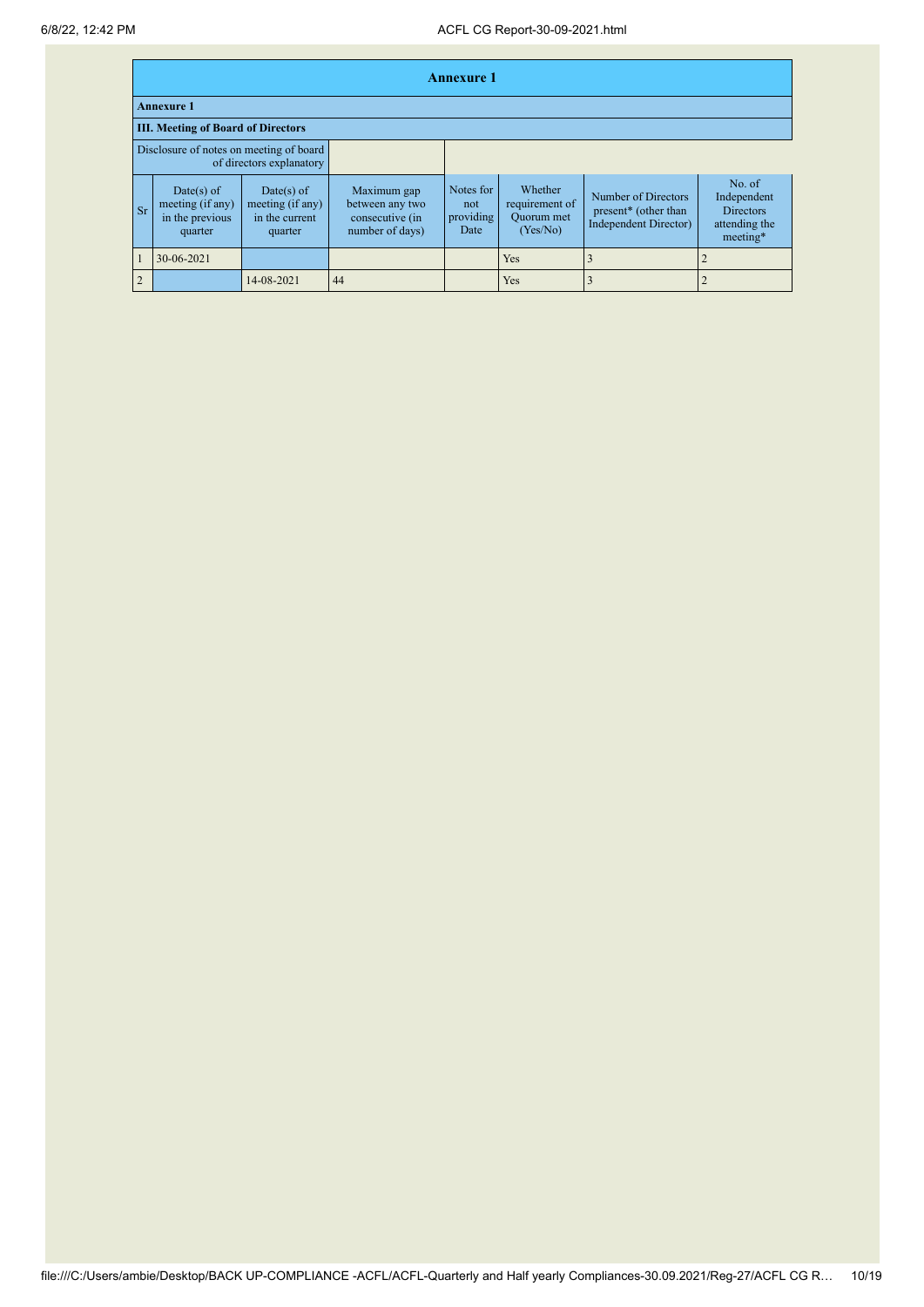|                | <b>Annexure 1</b>                                        |                                                                                                            |                                                                      |                               |                                       |                                                        |                                                                                      |                                                                        |  |
|----------------|----------------------------------------------------------|------------------------------------------------------------------------------------------------------------|----------------------------------------------------------------------|-------------------------------|---------------------------------------|--------------------------------------------------------|--------------------------------------------------------------------------------------|------------------------------------------------------------------------|--|
|                | <b>IV. Meeting of Committees</b>                         |                                                                                                            |                                                                      |                               |                                       |                                                        |                                                                                      |                                                                        |  |
|                | Disclosure of notes on meeting of committees explanatory |                                                                                                            |                                                                      |                               |                                       |                                                        |                                                                                      |                                                                        |  |
| $S_{r}$        | Name of<br>Committee                                     | $Date(s)$ of meeting (Enter<br>dates of Previous quarter<br>and Current quarter in<br>chronological order) | Maximum gap<br>between any two<br>consecutive (in<br>number of days) | Name of<br>other<br>committee | Reson for<br>not<br>providing<br>date | Whether<br>requirement<br>of Quorum<br>met<br>(Yes/No) | Number of<br><b>Directors</b><br>present* (other<br>than<br>Independent<br>Director) | No. of<br>Independent<br><b>Directors</b><br>attending the<br>meeting* |  |
| $\mathbf{1}$   | Audit<br>Committee                                       | 30-06-2021                                                                                                 |                                                                      |                               |                                       | <b>Yes</b>                                             |                                                                                      |                                                                        |  |
| $\overline{2}$ | Audit<br>Committee                                       | 14-08-2021                                                                                                 | 44                                                                   |                               |                                       | <b>Yes</b>                                             |                                                                                      |                                                                        |  |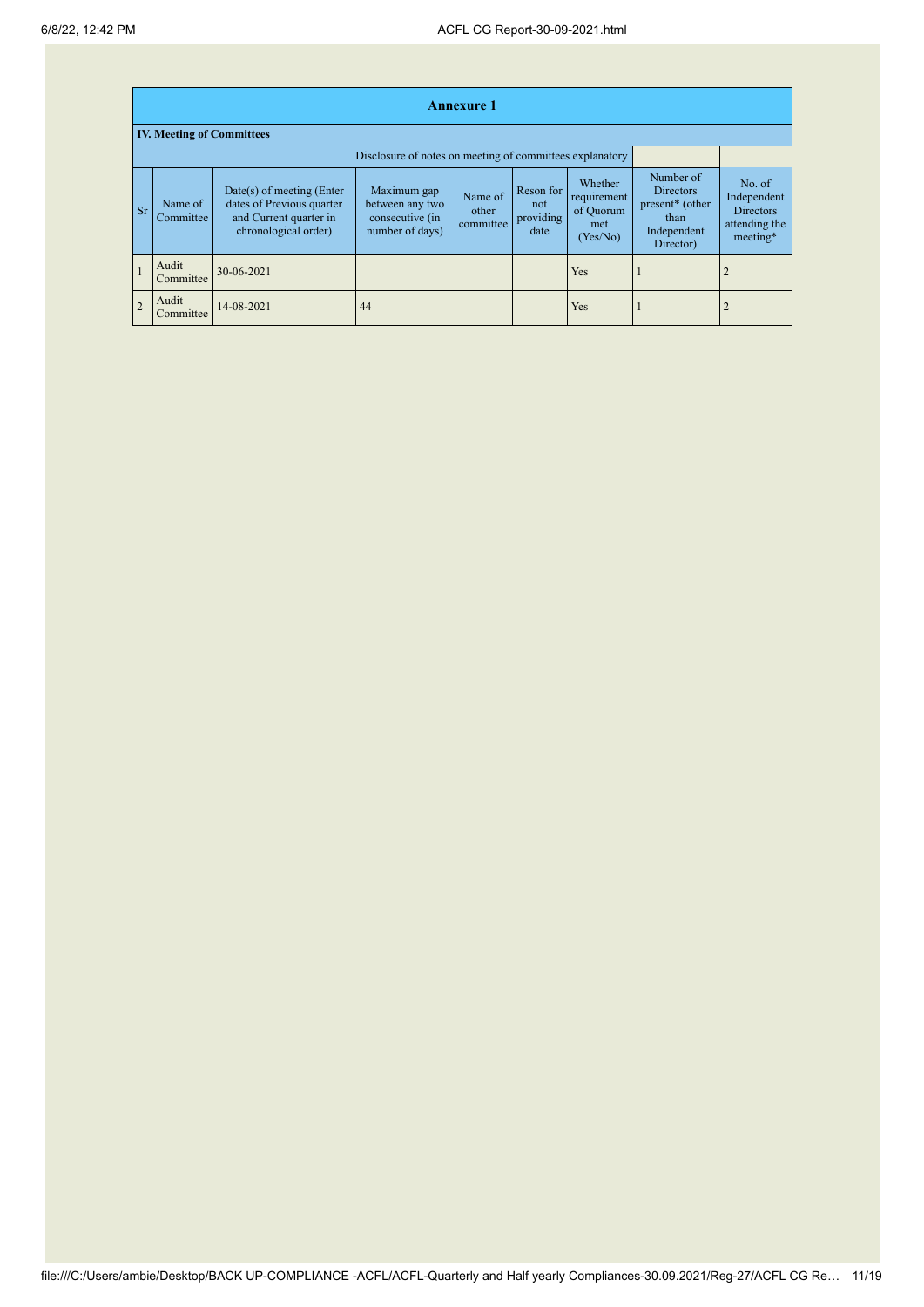|                | <b>Annexure 1</b>                                                                                         |                                  |                                                                    |  |  |  |  |  |  |
|----------------|-----------------------------------------------------------------------------------------------------------|----------------------------------|--------------------------------------------------------------------|--|--|--|--|--|--|
|                | V. Related Party Transactions                                                                             |                                  |                                                                    |  |  |  |  |  |  |
|                | Subject                                                                                                   | Compliance status<br>(Yes/No/NA) | If status is "No" details of non-<br>compliance may be given here. |  |  |  |  |  |  |
|                | Whether prior approval of audit committee obtained                                                        | NA                               |                                                                    |  |  |  |  |  |  |
| $\overline{2}$ | Whether shareholder approval obtained for material RPT                                                    | NA                               |                                                                    |  |  |  |  |  |  |
|                | Whether details of RPT entered into pursuant to omnibus approval<br>have been reviewed by Audit Committee | <b>NA</b>                        |                                                                    |  |  |  |  |  |  |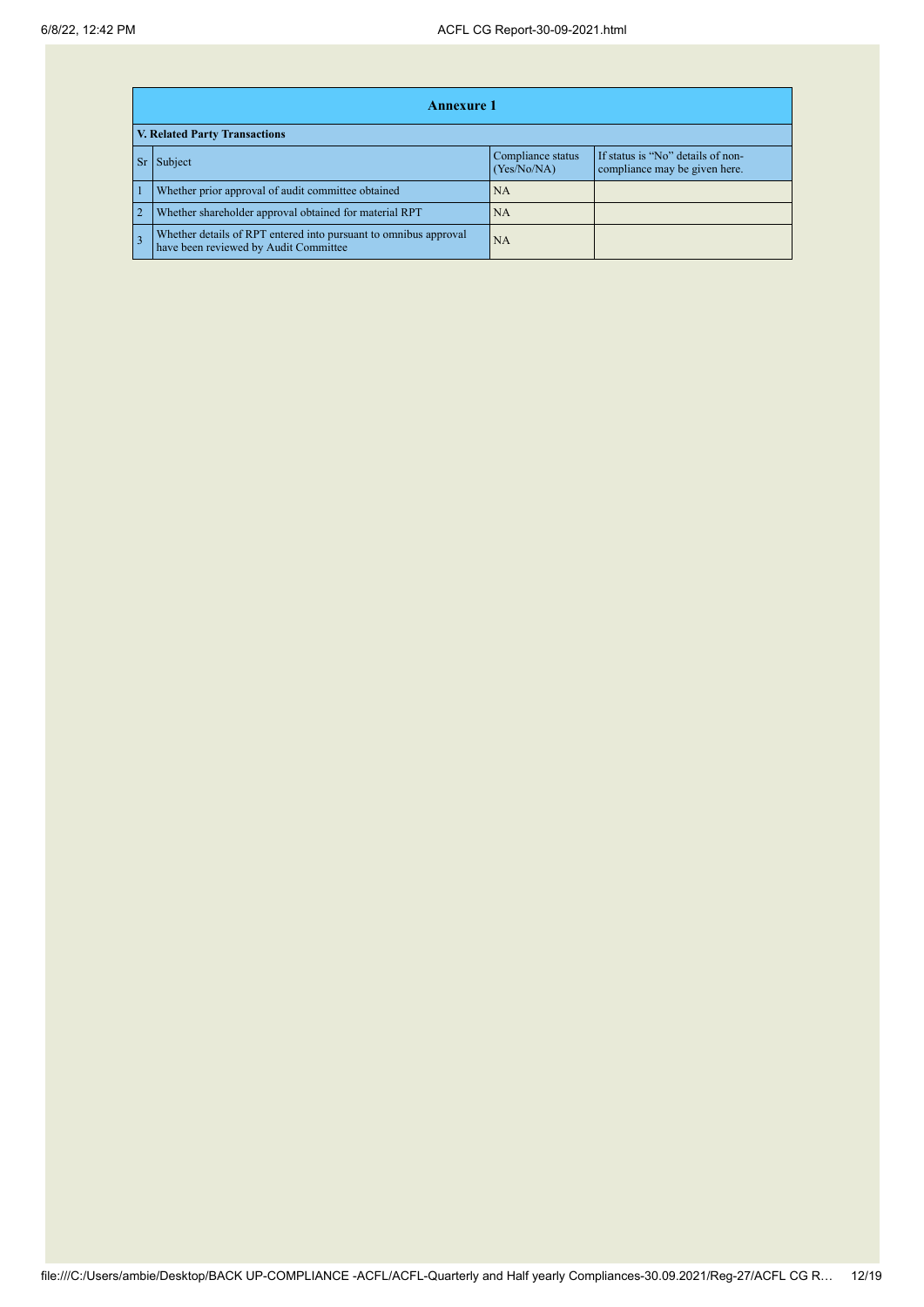|                         | <b>Annexure 1</b> |                                                                                                                                                                                                                 |                               |  |  |  |
|-------------------------|-------------------|-----------------------------------------------------------------------------------------------------------------------------------------------------------------------------------------------------------------|-------------------------------|--|--|--|
| <b>VI. Affirmations</b> |                   |                                                                                                                                                                                                                 |                               |  |  |  |
|                         |                   | $Sr$ Subject                                                                                                                                                                                                    | Compliance<br>status (Yes/No) |  |  |  |
|                         |                   | The composition of Board of Directors is in terms of SEBI (Listing obligations and disclosure requirements)<br>Regulations, 2015                                                                                | Yes                           |  |  |  |
|                         | $\overline{2}$    | The composition of the following committees is in terms of SEBI(Listing obligations and disclosure requirements)<br>Regulations, 2015 a. Audit Committee                                                        | Yes                           |  |  |  |
|                         | $\overline{3}$    | The composition of the following committees is in terms of SEBI(Listing obligations and disclosure requirements)<br>Regulations, 2015. b. Nomination & remuneration committee                                   | Yes                           |  |  |  |
|                         | $\overline{4}$    | The composition of the following committees is in terms of SEBI(Listing obligations and disclosure requirements)<br>Regulations, 2015. c. Stakeholders relationship committee                                   | Yes                           |  |  |  |
|                         | $\overline{5}$    | The composition of the following committees is in terms of SEBI(Listing obligations and disclosure requirements)<br>Regulations, 2015. d. Risk management committee (applicable to the top 500 listed entities) | NA                            |  |  |  |
|                         | 6                 | The committee members have been made aware of their powers, role and responsibilities as specified in SEBI<br>(Listing obligations and disclosure requirements) Regulations, 2015.                              | Yes                           |  |  |  |
|                         | $\overline{7}$    | The meetings of the board of directors and the above committees have been conducted in the manner as specified in<br>SEBI (Listing obligations and disclosure requirements) Regulations, 2015.                  | Yes                           |  |  |  |
|                         | 8                 | This report and/or the report submitted in the previous quarter has been placed before Board of Directors.                                                                                                      | N <sub>o</sub>                |  |  |  |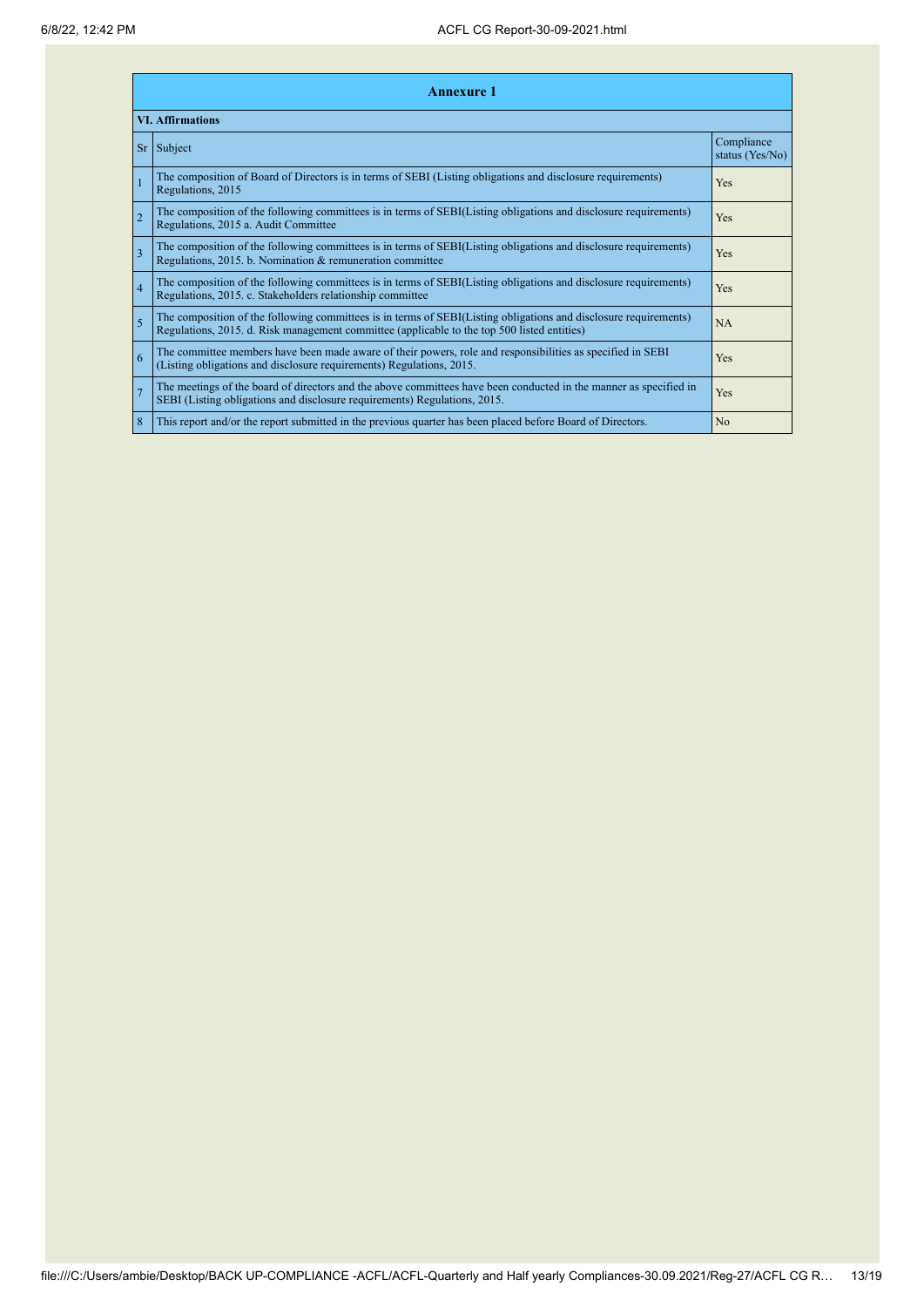|                | <b>Annexure 1</b> |                                          |  |
|----------------|-------------------|------------------------------------------|--|
| $\mathbf{S}$ r | Subject           | Compliance status                        |  |
|                | Name of signatory | Phul Jha                                 |  |
| $\overline{2}$ | Designation       | Company Secretary and Compliance Officer |  |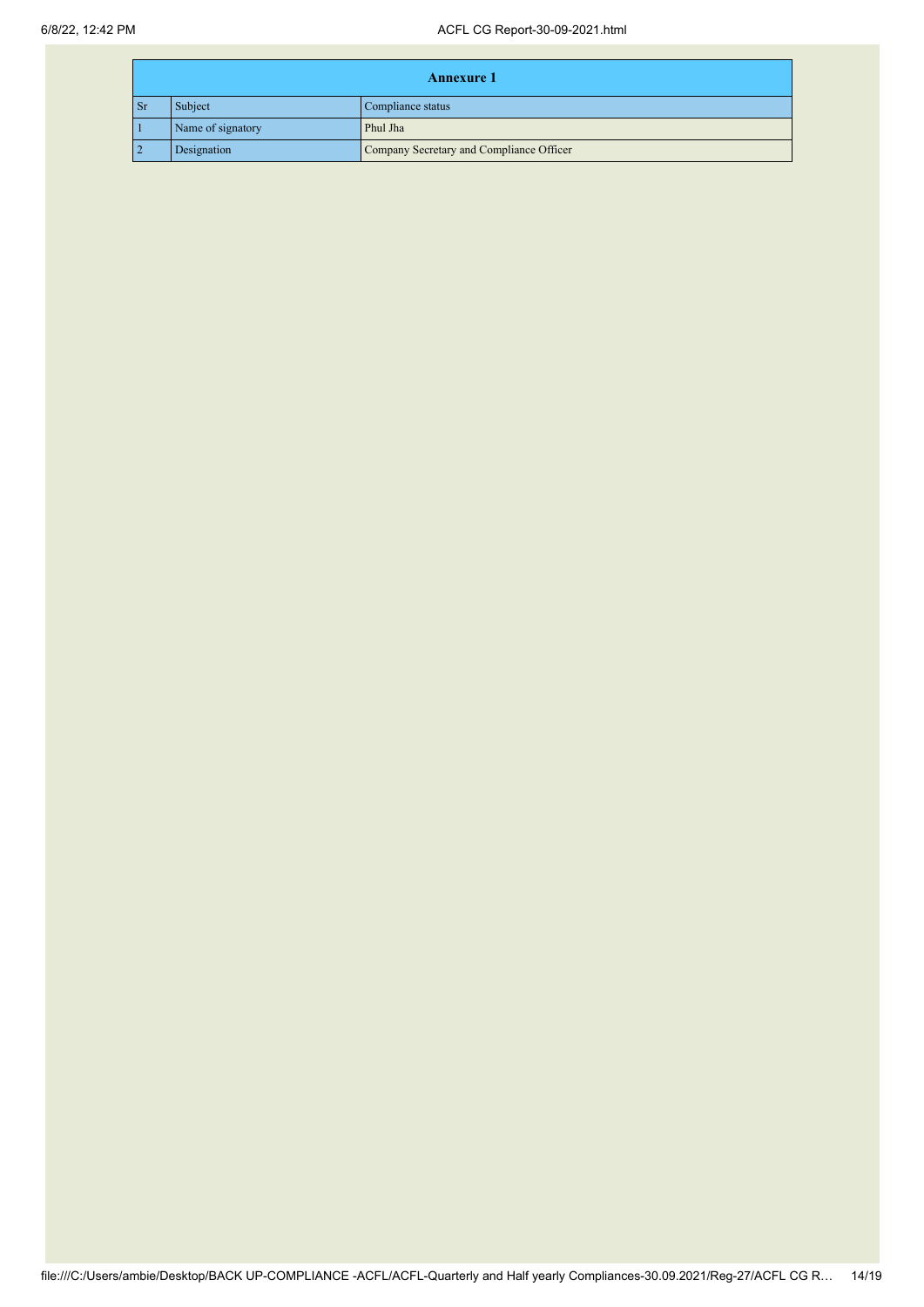| <b>Annexure III</b>                  |                                                                                                                                                                                      |                                              |                                     |                                                                      |
|--------------------------------------|--------------------------------------------------------------------------------------------------------------------------------------------------------------------------------------|----------------------------------------------|-------------------------------------|----------------------------------------------------------------------|
|                                      | <b>III. Affirmations</b>                                                                                                                                                             |                                              |                                     |                                                                      |
| Sr                                   | Particulars                                                                                                                                                                          | Regulation<br>Number                         | Compliance<br>status<br>(Yes/No/NA) | If status is "No" details of<br>non-compliance may be<br>given here. |
|                                      | Copy of the annual report including balance sheet, profit and loss account,<br>directors report, corporate governance report, business responsibility<br>report displayed on website | 46(2)                                        | Yes                                 |                                                                      |
| $\overline{2}$                       | Presence of Chairperson of Audit Committee at the Annual General<br>Meeting                                                                                                          | 18(1)(d)                                     | Yes                                 |                                                                      |
| $\overline{3}$                       | Presence of Chairperson of the nomination and remuneration committee at<br>the annual general meeting                                                                                | 19(3)                                        | Yes                                 |                                                                      |
| $\overline{4}$                       | Presence of Chairperson of the Stakeholder Relationship committee at the<br>annual general meeting                                                                                   | 20(3)                                        | Yes                                 |                                                                      |
| 5                                    | Whether "Corporate Governance Report" disclosed in Annual Report                                                                                                                     | $34(3)$ read with<br>para C of<br>Schedule V | <b>NA</b>                           |                                                                      |
| Any other information to be provided |                                                                                                                                                                                      |                                              |                                     |                                                                      |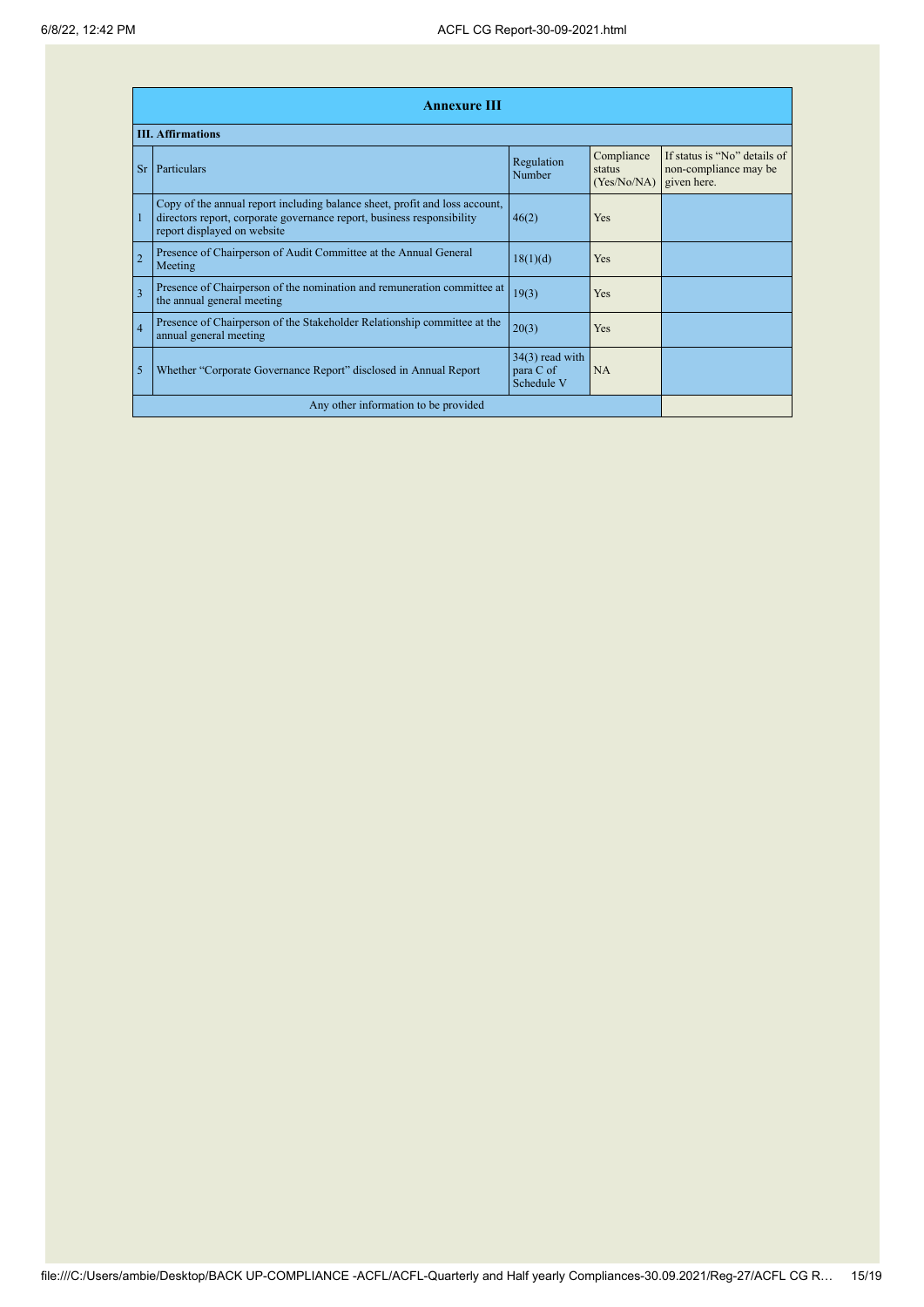| <b>Annexure III</b> |                                          |  |
|---------------------|------------------------------------------|--|
| Name of signatory   | Phul Jha                                 |  |
| Designation         | Company Secretary and Compliance Officer |  |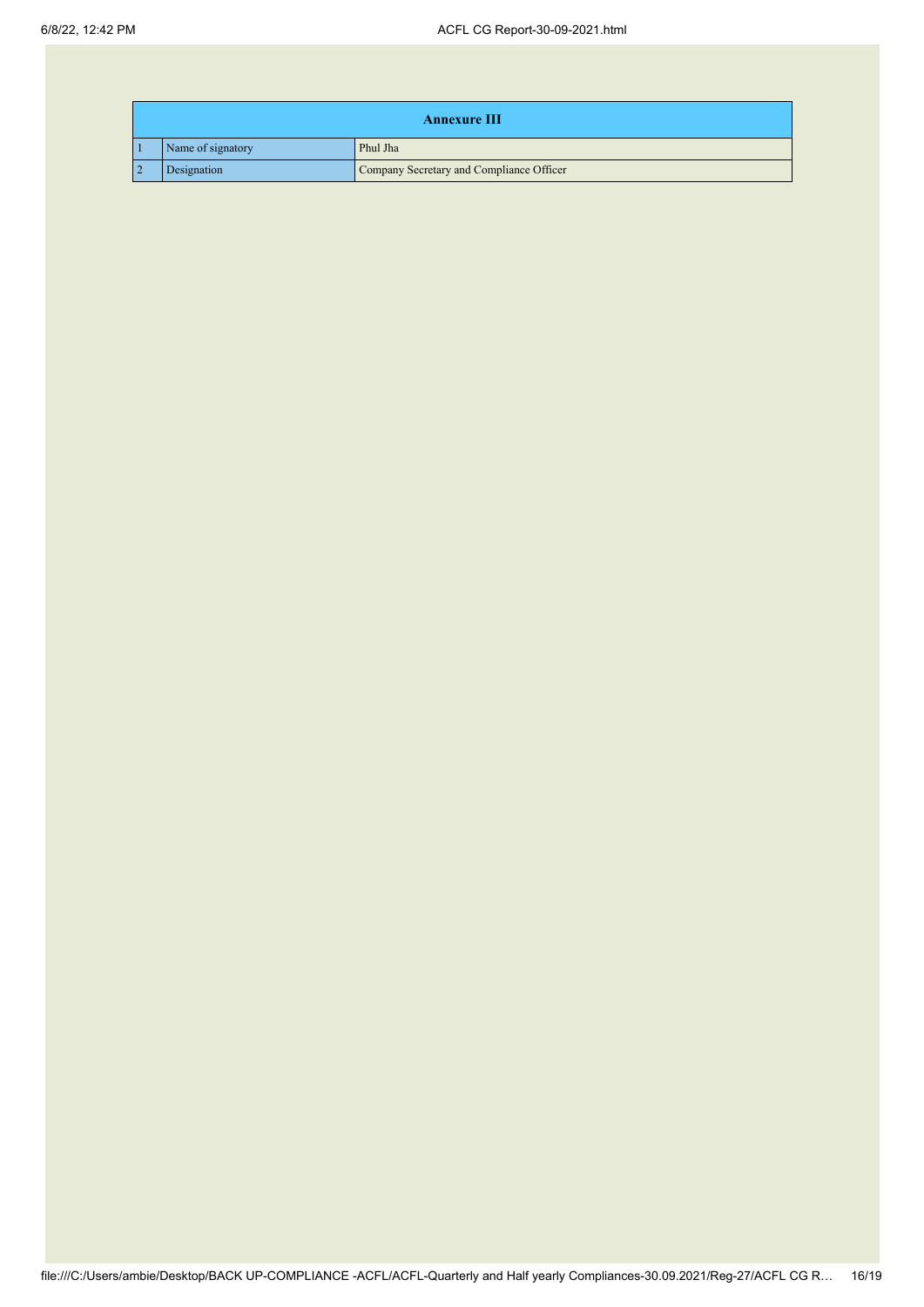| <b>Additional Half yearly Disclosure</b>                                                                                                                                                                                                                                                                                                                                                                                                |                                                |                                                                       |                                                                                       |  |
|-----------------------------------------------------------------------------------------------------------------------------------------------------------------------------------------------------------------------------------------------------------------------------------------------------------------------------------------------------------------------------------------------------------------------------------------|------------------------------------------------|-----------------------------------------------------------------------|---------------------------------------------------------------------------------------|--|
| Applicability of disclosure                                                                                                                                                                                                                                                                                                                                                                                                             | Applicable                                     |                                                                       |                                                                                       |  |
| Reason for Non Applicability                                                                                                                                                                                                                                                                                                                                                                                                            | Textual Information(1)                         |                                                                       |                                                                                       |  |
| I. Disclosure of Loans/ guarantees/comfort letters /securities etc.refer note below                                                                                                                                                                                                                                                                                                                                                     |                                                |                                                                       |                                                                                       |  |
| (A) Any loan or any other form of debt advanced by the listed entity directly or indirectly to                                                                                                                                                                                                                                                                                                                                          |                                                |                                                                       |                                                                                       |  |
| Entity                                                                                                                                                                                                                                                                                                                                                                                                                                  | Aggregate amount advanced during six<br>months | <b>Balance</b><br>outstanding<br>at the end of<br>six months          |                                                                                       |  |
| Promoter or any other entity controlled by them                                                                                                                                                                                                                                                                                                                                                                                         | $\overline{0}$                                 | $\mathbf{0}$                                                          |                                                                                       |  |
| Promoter Group or any other entity controlled by them                                                                                                                                                                                                                                                                                                                                                                                   | $\mathbf{0}$                                   | $\mathbf{0}$                                                          |                                                                                       |  |
| Directors (including relatives) or any other entity controlled<br>by them                                                                                                                                                                                                                                                                                                                                                               | $\overline{0}$                                 | 150000000                                                             |                                                                                       |  |
| KMPs or any other entity controlled by them                                                                                                                                                                                                                                                                                                                                                                                             | $\mathbf{0}$                                   | $\mathbf{0}$                                                          |                                                                                       |  |
| (B) Any guarantee / comfort letter (by whatever name called) provided by the listed entity directly or<br>indirectly, in connection with any loan(s) or any other form of debt availed By<br>Balance                                                                                                                                                                                                                                    |                                                |                                                                       |                                                                                       |  |
| Entity                                                                                                                                                                                                                                                                                                                                                                                                                                  | Type (guarantee, comfort letter etc.)          | Aggregate<br>amount of<br>issuance<br>during six<br>months            | outstanding at the<br>end of six<br>months (taking into<br>account any<br>invocation) |  |
| Promoter or any other entity controlled by them                                                                                                                                                                                                                                                                                                                                                                                         | $\boldsymbol{0}$                               | $\boldsymbol{0}$                                                      | $\boldsymbol{0}$                                                                      |  |
| Promoter Group or any other entity controlled by them                                                                                                                                                                                                                                                                                                                                                                                   | $\overline{0}$                                 | $\mathbf{0}$                                                          | $\mathbf{0}$                                                                          |  |
| Directors (including relatives) or any other entity controlled<br>by them                                                                                                                                                                                                                                                                                                                                                               | $\overline{0}$                                 | $\mathbf{0}$                                                          | $\mathbf{0}$                                                                          |  |
| KMPs or any other entity controlled by them                                                                                                                                                                                                                                                                                                                                                                                             | $\overline{0}$                                 | $\overline{0}$                                                        | $\mathbf{0}$                                                                          |  |
| (C) Any security provided by the listed entity directly or indirectly, in connection with any loan(s) or any<br>other form of debt availed by                                                                                                                                                                                                                                                                                           |                                                |                                                                       |                                                                                       |  |
| Entity                                                                                                                                                                                                                                                                                                                                                                                                                                  | Type of security (cash, shares etc.)           | Aggregate<br>value of<br>security<br>provided<br>during six<br>months | Balance<br>outstanding at the<br>end of six months                                    |  |
| Promoter or any other entity controlled by them                                                                                                                                                                                                                                                                                                                                                                                         | $\overline{0}$                                 | $\boldsymbol{0}$                                                      | $\boldsymbol{0}$                                                                      |  |
| Promoter Group or any other entity controlled by them                                                                                                                                                                                                                                                                                                                                                                                   | $\overline{0}$                                 | $\mathbf{0}$                                                          | $\boldsymbol{0}$                                                                      |  |
| Directors (including relatives) or any other entity controlled<br>by them                                                                                                                                                                                                                                                                                                                                                               |                                                | $\boldsymbol{0}$                                                      | $\boldsymbol{0}$                                                                      |  |
| KMPs or any other entity controlled by them                                                                                                                                                                                                                                                                                                                                                                                             | $\boldsymbol{0}$                               | $\mathbf{0}$                                                          | $\mathbf{0}$                                                                          |  |
| Textual<br>(D) Additional Information<br>Information $(2)$                                                                                                                                                                                                                                                                                                                                                                              |                                                |                                                                       |                                                                                       |  |
| <b>II.</b> Affirmations                                                                                                                                                                                                                                                                                                                                                                                                                 |                                                |                                                                       |                                                                                       |  |
| Affirmations                                                                                                                                                                                                                                                                                                                                                                                                                            |                                                | Compliance<br><b>Status</b>                                           | Company Remarks                                                                       |  |
| All loans (or other form of debt), guarantees, comfort letters (by whatever name called) or securities in<br>connection with any loan(s) (or other form of debt) given directly or indirectly by the listed entity to<br>promoter(s), promoter group, director(s) (including their relatives), key managerial personnel<br>(including their relatives) or any entity controlled by them are in the economic interest of the<br>company. |                                                | Yes                                                                   | Textual<br>Information(3)                                                             |  |
| Name                                                                                                                                                                                                                                                                                                                                                                                                                                    | Shekhar Singh                                  |                                                                       |                                                                                       |  |
| Designation                                                                                                                                                                                                                                                                                                                                                                                                                             | CEO                                            |                                                                       |                                                                                       |  |
| Place                                                                                                                                                                                                                                                                                                                                                                                                                                   | New Delhi                                      |                                                                       |                                                                                       |  |
| Date                                                                                                                                                                                                                                                                                                                                                                                                                                    | 21-10-2021                                     |                                                                       |                                                                                       |  |